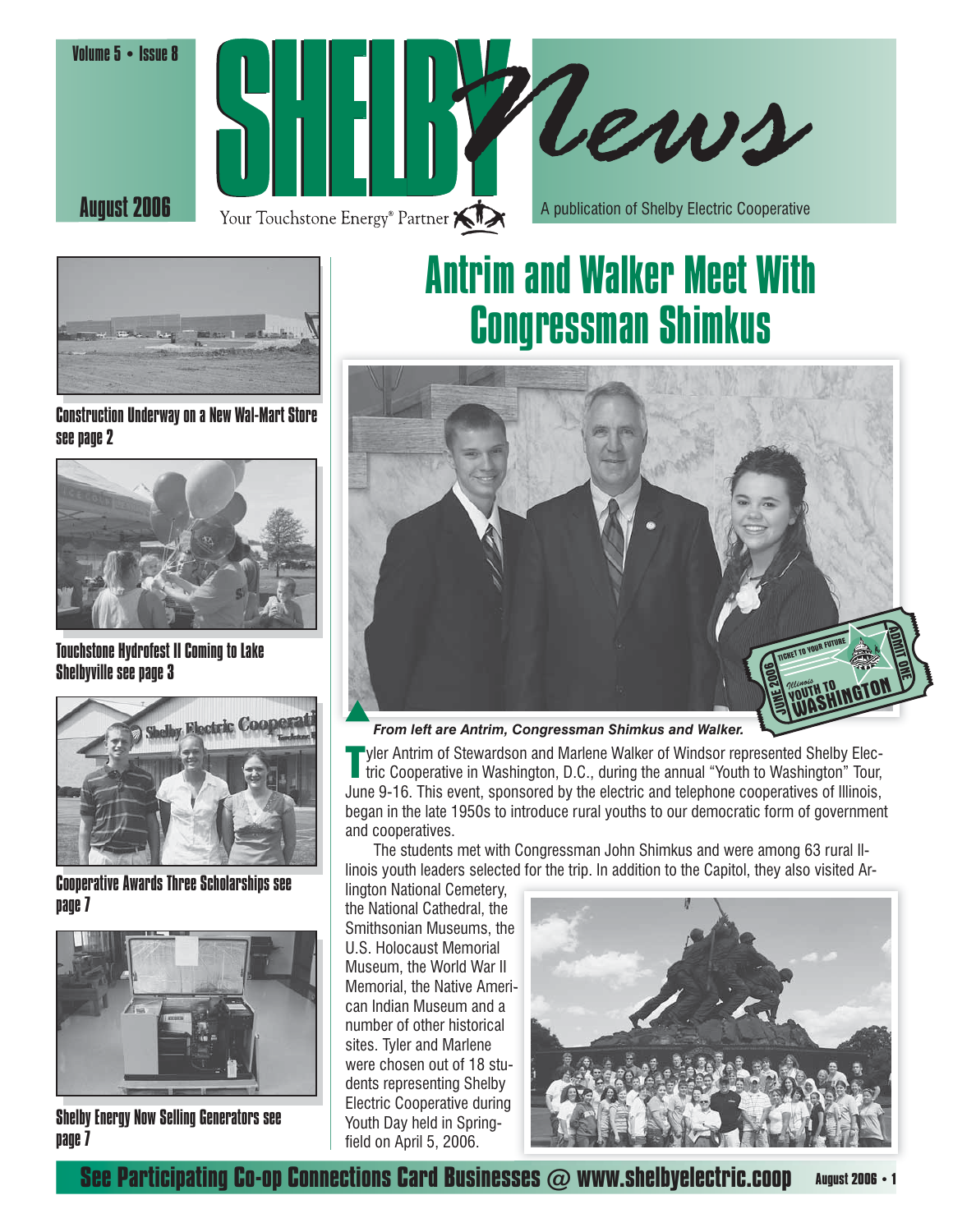

P.O. BOX 560 Shelbyville, IL 62565 **Phone: 217/774-3986 Fax: 217/774-3330** www.shelbyelectric.coop

**Office Hours:** 7:30 a.m. - 4:30 p.m.

#### **Board of Directors**

**Darrell Shumard** *Chairman*

**John M. Scott** *Vice Chairman*

**Lawrence D. Oller** *Secretary*

**Richard Boggs** *Treasurer*

**J. Mark Lash**

**James McCoy**

**Jeff Standerfer**

**Jim Coleman** *President/CEO*

**Kevin Bernson & Chris Spears** *Editors*

**Christy Biddle** *Associate Editor*

**Janet Orr** *Proofreader*

**Shelby News** (USPS 021684) is published monthly for \$4.50 per year by Association of Illinois Electric Cooperatives, 6460 S. Sixth Frontage Road, Springfield, IL 62707. Periodical class postage paid at Springfield, Illinois and additional mailing offices.

**Postmaster:** Send address changes to Shelby News, P.O. Box 560, Shelbyville, IL 62565.



# Shelby Electric to Serve New Wal-Mart

**Shelby Electric Cooperative will serve the new Wal-Mart now under construction**<br>west of Shelbyville. Construction began this spring on the 100,266 square-foot facility.

 This new Wal-Mart will have its entrance off of Route 16 just west of Shelbyville. There are four out-lots and a gas station planned with this new super store. Construction on the gas station is scheduled to begin in August.

Check future issues of Shelby News for updated pictures and information.

### Cooperative Offers New Residential Interruptible Rate

**Shelby Electric Cooperative has an-**<br>nounced plans to offer a residential interruptible rate. The announcement was made during the cooperative's  $68<sup>th</sup>$  annual meeting of members on June 16. This program is similar to the one offered to large farm, business and industrial accounts.

 Following the April storms an idea was proposed to provide members with emergency back up generators, similar to the back-up systems at the cooperative office. Shelby Energy, our propane subsidiary, will be selling these whole-house back-up generators.

 "To help members justify the purchase of an emergency generator the cooperative's board approved a residential interruptible rate discount for members on the Schedule A rate and who do not exceed 200 amps of capacity," noted President/CEO James Coleman. "This will amount to a 15 percent discount off your

present energy rate," Coleman added.

 The residential interruptible rate is available to members who allow the cooperative to interrupt all electric service during times of peak demand.

 Member must stay on this rate for a period of one year. If stand-by service is requested and is approved by the cooperative, a stand-by provision contract will be required.

Members are encouraged to contact the cooperative to learn more about this new program, 800-677-2612.

#### **Energy Charge Under the Approved Plan**:

- **First 500 kWh's per month at 9.05** cents per kWh
- Next 500 kWh's per month at 8.03 cents per kWh
- Over 1,000 kWh's per month at 7.09 cents per kWh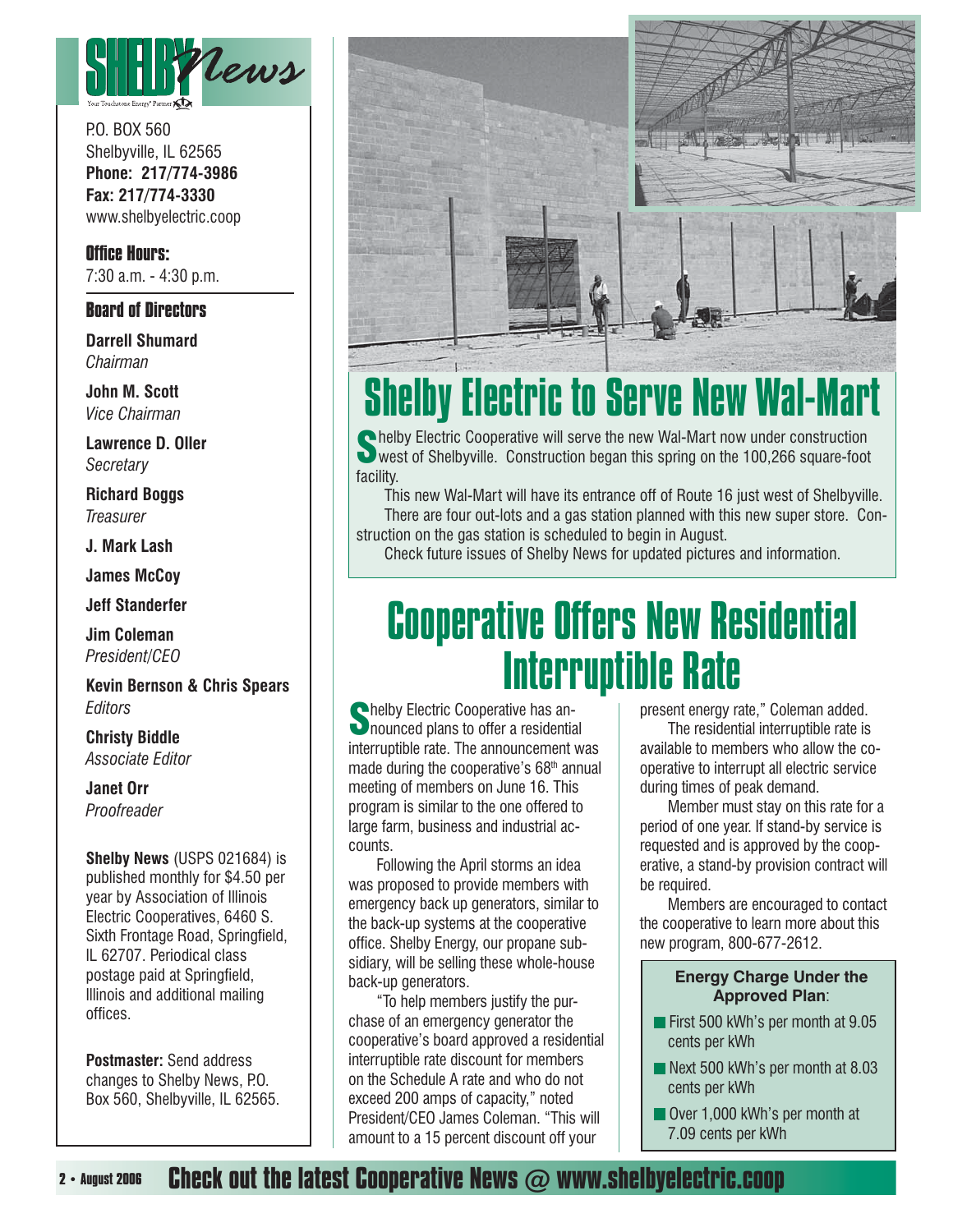# Touchstone Energy Hydrofest II Coming Back to Lake Shelbyville



**Racing boats powered by outboard Medicial Report of Property**<br>**Racing boats popular for nearly** a century, since the first "kicker clampons" were offered in the World War I era to power rowboats. The sport enjoyed its "Golden Era" shortly after World War II with the introduction of well-designed, lightweight outboards using engineering developed for the battlefield. While today's racing is just as competitive, domestic manufacturers are not building motors specifically to enter the racing circuit. Still, across the nation, on any given weekend you can find a "kneel down boat race" somewhere.

 On Sept. 16 and 17 that somewhere will be Wilborn Creek Recreation Area on Lake Shelbyville. Okaw Valley Regional Development Association is teaming up with the local Touchstone Energy<sup>®</sup> Cooperatives to bring you this National Boat Racing Association (NBRA) sanctioned race.

 Spectators will see two main types of boats—hydroplanes and runabouts and a variety of makes and models of outboard motors. These categories are further divided into stock and modified classes referring to the amount of modification allowed on the motors.

 "Many motors powering NBRA race boats started out as the stock fishing or skiing variety, but are now highly modified for racing," notes Keith Kampen NBRA racer and organizer of the Lake Shelbyville races. Kampen added, "You're guaranteed to see some fast, exciting action and maybe even a spill or two over the course of the two day event"

 "In addition to some great boat races there will be plenty to do and eat as we have lined up food and drink vendors as well as kids activities," said Lori Ryherd of Findlay, one of the local coordinators for the event. Races begin at 1 p.m. and go to 6 p.m. on Saturday, Sept. 16.

Eagle Creek Resort in Findlay is planning on having a dock party Saturday night. On Sunday, races begin at noon and end around 5 p.m. Come early to get your spot to see the races, as vendors will be set up and open before the races begin.

 Spectators are welcome to watch from the beach area as well as from their boats.

 You can visit www.lakeshelbyville.com for more information, or contact Lori Ryherd (217) 756-3253. Interested vendors should contact Roger Brooks at (217) 756-8585.



**Where can you find big screen TVs like Toshiba & RCA?** August 2006 · 3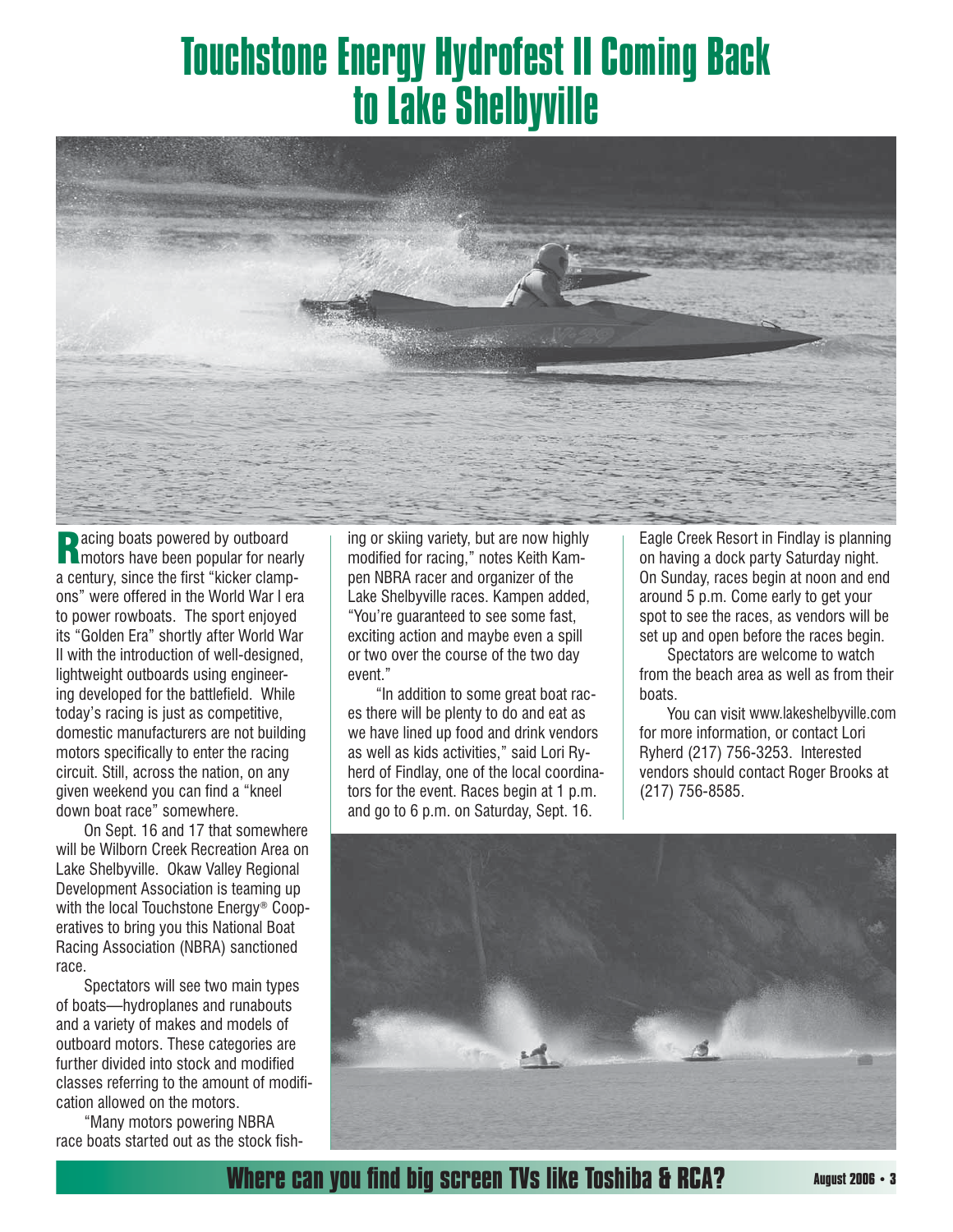# Member Exchange

#### **FOR SALE**

 $\blacksquare$  Bear trap, Herter #6 Kodiac long spring, \$600, Remington Mod 6, 22 cal. S.S., \$250; W. Richards double barrel 10 ga. hammer shot gun, \$300; Savage Mod 4M 22 mag. bolt action with scope, \$250; several 12 ga. double barrel hammer shotguns, \$100 each. (217) 824-2949.

**91 GMC Sonoma red pickup truck,** 4 cylinder, new parts, high miles, runs good, stick shift, \$1,800. Call (217) 428-5714 or (217) 325-3677.

 1974 Chevrolet C-60 grain truck, 36,000 miles, 13 1/2' bed & hoist. Call (217) 764-5496.

 1978 Chevy 1 ton dually with 8' flatbed, cable winch on bed, hydraulic jack lift on rear corner, new shocks, good rubber, new brakes, 350 runs good, \$1,800, good work truck, pulls good. Call (217) 259-6768.

**1970 Dodge Explorer motor home,** good for hunting or fishing camp, \$750; 100 pieces of Tea Leaf stoneware. Call (217) 783-2113.

 2003 Harley Davidson Fatboy 100th Anniversary, 1 owner, 1450 engine, fuel injection, black with gold & silver stripes, 2,900 miles, \$16,500. Call (217) 855-6837.

 2004 Hyundai Sonata, loaded with features, 4 cylinder; 2003 Chevy Silverado 271 LS, extended cab, 56,000 miles, Bose stereo w/6 disc changer, power everything, keyless entry. Call (217) 433-5467.

 $\blacksquare$  Car raffle tickets, for a 1995 Chevy Monte Carlo Z34, Sherwood Green, 2 door coupe, \$20 each, for Pana Sacred Heart School, August 26, 2006, all proceeds will benefit Sacred Heart School, must be 18 years old to purchase. Call (217) 562-3060.

 John Deere 1951 "B", runs, good tires, \$2,500 or might trade for wide front tractor. Call (217) 865-2062.

 Cute 2-bedroom house in Assumption, hardwood floors, appliances stay, located on corner lot, vinyl siding and newer windows, \$35,000, might CFD. Call (217) 865-2062.

**Now White GE Nautilus built-in dish**washer (GSD3400GWW), barely used, \$200 obo, manual and installation instructions included. Call (217) 728- 4200 before 5 p.m.

 Total Gym Ultra exercise machine, like new, bought new for \$275, asking \$150; solid oak entertainment center/ hutch, 17" deep x 42" wide x 30" tall, etched glass door with shelves on one side, 2 roll out drawers on other, asking \$175. Call (217) 562-3060.

 1989 Chevy conversion van, TV/ DVD, 2nd owner, 80k on 350 motor, 3/4 ton chassis, runs great, everything works, looks good, very reliable and smooth, good rubber, brakes, etc., \$2,900 obo. Call (217) 259-6768.

 2003 Carriage Carri-Lite 5th wheel, model CL36CK3, unit has 3 slides, \$38,500; 2003 Silverado dually truck with crew cab, Duramax 6600 V8 diesel engine, loaded, 6,500 miles, \$35,000. Call (217) 774-2971.

**T** Two 1965 El Caminos, 1 runs and drives with 283, 4 speed, the other has no engine or transmission, but has factory air in dash, both need quarter panels; Jen Air electric built-in stove and oven with side vent, \$125. Call (217) 967-5118 or (217) 962-0804.

 Set of 4 American Racing wheels, fits GM truck with 6 lugs,  $8.5 \times 15$ aluminum, no blemishes, lug nuts included, tires 50 percent tread, \$400. Call (217) 235-6105.

 1993 Mustang, lots of new parts, sunroof, good tires, great work car, \$700 obo. Call (217) 827-0663.

 Livestock hay & feed bunk 5 ft x 7 ft tall, \$100; also similar feed bunk on wheels, \$200; bin sweep 24 ft, complete with motor, in good condition, \$200. Call (217) 824-2949.

 2 trailer hitches from manufactured home, you haul, make offer. Call (217) 258-7884.

 "Economic Survival Kit" book or how to survive in times like these, have written own experiences in life of needing to economize, includes: food/cooking, finances, house/car hunting, health and more, \$10. Call (217) 895-3914.

 Parrots – Australian Grass Bourke Parakeets/mutations, parrotlets/mutations, Green Cheek Conures/mutations, cages; air purifiers, American made, several different products – personal, car, travel size, whole house, duct work and commercial. Call (217) 855-8716 or e-mail with parrots or air purifiers in subject line to clqueitz@hotmail.com.

 13,800 BTU Carrier window air conditioner, excellent condition, \$125. Call (217) 692-2712.

 3 dollhouses from kits RGT and Duracraft, partially completed, needs finished, trim, wallpaper, furniture included, worth over \$900 as is, \$300 takes all. Call (217) 756-8294.

 2002 Xpress 1756 Duck boat 17 ft. long, 25 hp electric start tiller Mercury, camo paint, pod seats in back and a bench w/ locking storage on side, swivel fishing seat, trolling motor, duck blind, ready to fish or hunt, \$5,300. Call (217) 972-4110.

27 foot round mesh pool cover, \$50; swimming pool pump & filter with new water cycler system (used 2 years), \$225; pool ladder, \$20; Estate gas dryer, 15 months old, paid \$450, will sell for \$150. Call (217) 562-9217.

 Good strong homemade trailer, tandem axles, full 8 feet wide, 20 feet long, drop down ramps, electric brakes, 4 extra tires, \$750. Call (217) 823-0595.

 2-year-old Buckskin stud, a 6-yearold Palomino mare and a 14-year-old Palomino mare, all are registered Quarter horses. Call (217) 783-2400 after 7 p.m.

 Rhode Island crossbred, straight run chicks, \$1 each,  $1 - 50$ ; Ring neck pheasant chicks, straight run, \$2 each; Bobwhite quail chicks, straight run, \$2 each. Call (217) 895-2627.

 2004 Yardman riding lawnmower, 46' deck, hydrostat with new belt and blade, \$1,200; used posts, mixed T & U shaped, 50 cents each. Call (217) 783- 2278.

John Deere 218 flex platform, good condition, \$1,000. Call (217) 774- 4455.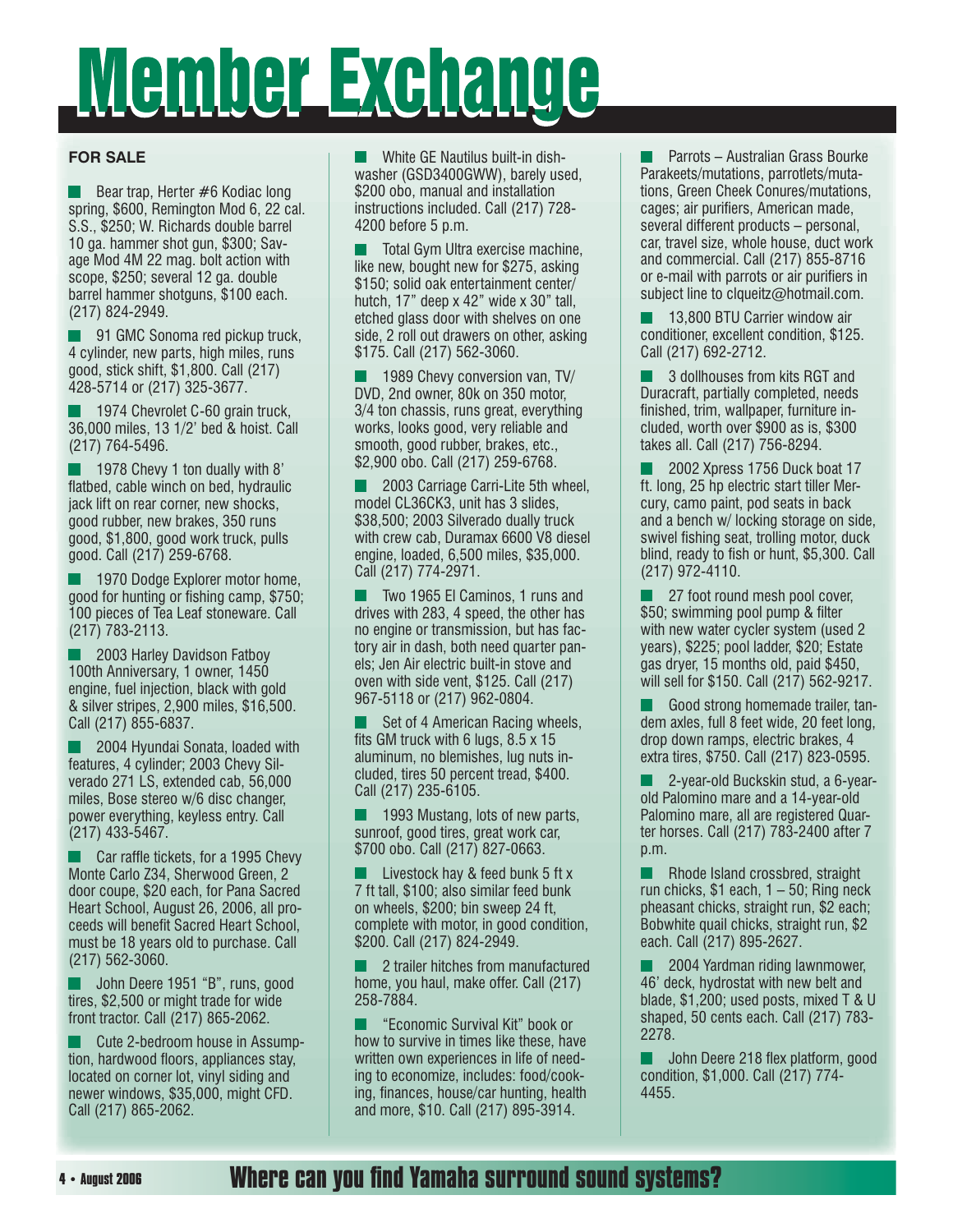#### *Member Exchange Continued*

 2003 Burgendy & Tan Chevy Tahoe, 73,000 miles, loaded, 3rd row seating, DVD player, cruise, CD, heated leather seats, trailer package, transferable warranty on major componets up to 110,000 miles, \$19,900. Call (217) 254-4412 or (217) 825-7506.

#### **WANTED**

 Female Walker coon hound to breed with UKC Walker male for a male puppy. Call (217) 855-6837.

 Old cars or parts wanted, '75 or older, any condition. Call (217) 856- 2233 or (217) 254-0856.

 Old gas pump for restoration, also interested in other gas station items and older farm pumps. Call (217) 962-0465.

 Older IH Cub Cadets, running or not and attachments; also older John Deere, Case, Wheel Horse, etc. garden tractors. Call Mike at (217) 459-2223.

 Old motorcycles wanted, any make, any condition, special interest in Triumphs. Call (217) 632-7475.

#### **FREE**

 5 white Leghorn roosters, 4 months old & friendly. Call (217) 756-8294.

#### **SERVICES**

Come fly with us, personal flights, gift certificates, training, aerial photos. Call LA Prairie Flight (217) 234-8707 or e-mail larry@laprairieflight.com – Web site www.laprairieflight.com.

 Nothing takes the bad stuff out, and leaves the good stuff in, like the eSpring Water Purifier, nothing comes close to this in-home system and we have the certifications to prove it. Call Pat Beck, Quixtar affiliated independent business owner at (217) 325-3693 or email patbeck@gboalliance.com for more information or a demonstration.

 Custom aerial photography using remote piloted helicopter, receive all photographs on CD, prints also available, schedule your session today. Call (217) 562-7222 or visit our Web site for more information: www.prairieskycam.com.

 Noah's Ark stuff-your-own animal traveling workshops, great for birthday parties, scouts or buy individually as gifts, variety of animals and clothes to choose from, newer items now available. Call (217) 774-1463.

If you have items to list, please send them to: Member Exchange P.O. Box 560, Shelbyville, IL 62565 or P.O. Box 709, Mattoon, IL 61938 e-mail- info $\oslash$ cmec.coop - or - memberexchange $\oslash$ shelbyelectric.com.



L adies, I have good news for you. You can now have as many windows in your new house as your hearts' desire without any significant increase in energy costs. Guys, the news is not as good for you as you will now need to buy more window coverings.

 As you should have already learned from these columns, a Doug Rye house will require just about half as much energy as the average house built in America. Once that house is constructed to my standards, which includes caulking, cellulose insulation, Marathon water heaters, etc., the single biggest source of energy loss in that house will now be windows.

### Doug Rye Says: "It's a Single-Pane, a Double-Paned, No It's a Triple-Paned Super Window!"

 For the last 20 years I have taught you about wood or vinyl double-paned, low-e glass windows. Only recently have I been able to obtain a triple-paned (that's right three panes of glass) with two coats of low-e glass and, are you ready for this? Krypton gas – I know what you just went through your mind, yes, it's a Super Window. It is a window for your new house or a replacement window for your existing house that guarantees comfort, super energy efficiency and sound reduction. And, yes, you can clean the window from inside the house.

 Here's another wonderful feature of the Super Window. There's no condensation on the window during the winter because the cold air doesn't filter through it. Here's a prime example. In Gatlinburg, Tenn., last winter, it was 4 degrees below zero and inside a house built with these triple-paned

windows, the surface temperature of the window was 72 degrees. That's almost no heat loss. In fact, it is so close to nothing, it hardly matters. Using this window, you drastically reduce heating and cooling requirements for your house.

 Doug Rye has been preaching the gospel of energy efficiency for nearly 30 years. For the last 14 years, he's been spreading the word through his popular "Home Remedies" radio show, which can be heard on stations across the country, including Illinois, and through energy seminars he hosts nationwide. Visit his Web site www.dougrye.com, e-mail him at info@philliprye.com or call him 888-Doug-Rye. You can also sign up for a free newsletter or order his "How To" videotapes.

*Reprinted with permission from Doug Rye.*

At Shelby DirecTV on East Route 16 in Shelbyville - [217] 774-2323. August 2006 · 5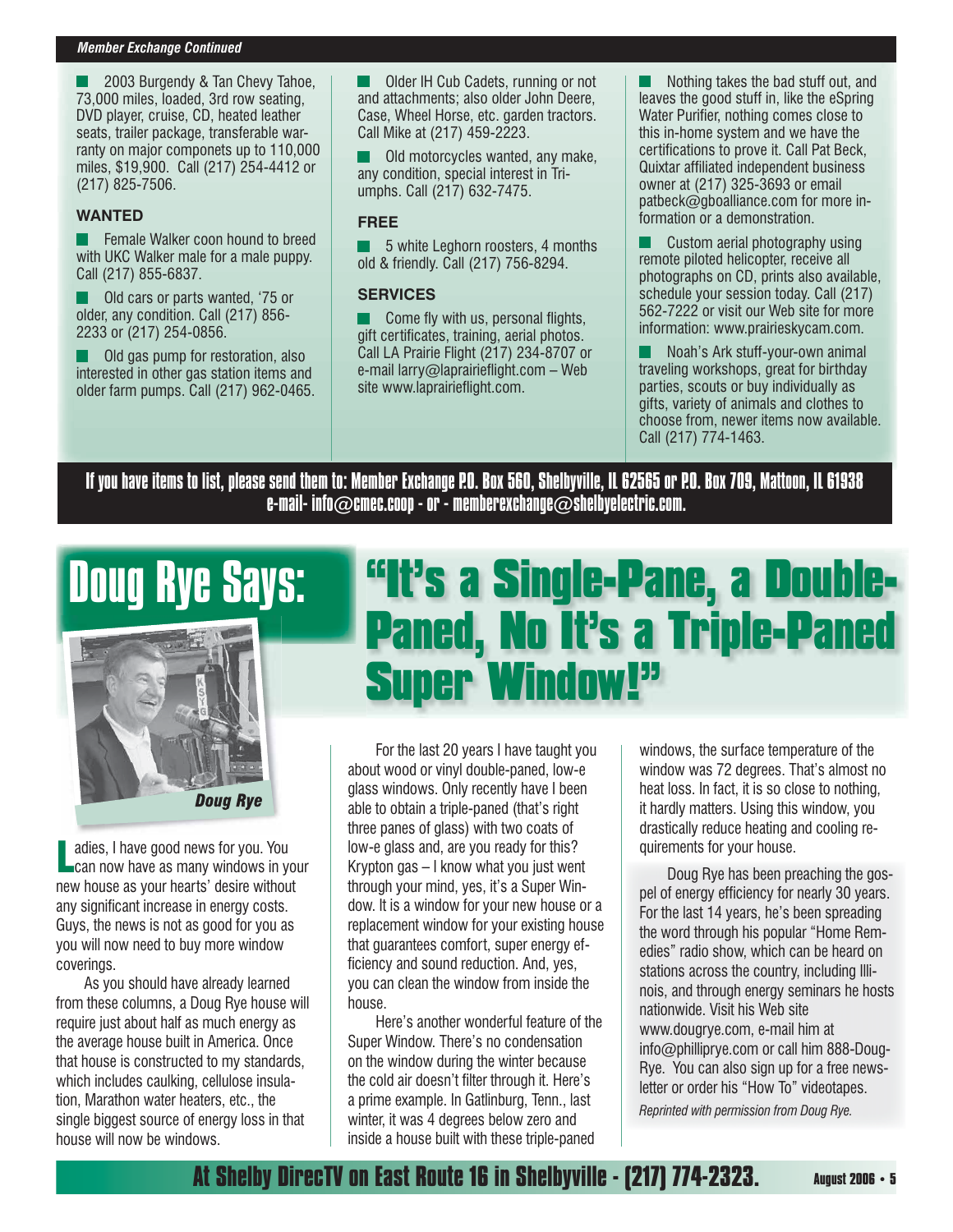

### Orange Teriyaki Chicken Kabobs

1 lb skinless, boneless chicken breasts cut in 1-inch cubes 1/2 cup KC Masterpiece® Honey Teriyaki Barbecue Sauce 1/4 cup orange juice 4 skewers\*

#### **Directions:**

 Place chicken cubes on skewers, leaving ¼-inch space between each cube. Thoroughly combine KC Masterpiece® Honey Teriyaki Barbecue Sauce and orange juice. Reserve. Place skewers on grill around the outer edge of coals. Grill 10 minutes, turning twice. Move directly over coals. Grill and brush with sauce mixture for 5 minutes, turning frequently.

 \*If using bamboo skewers, soak in water 30 minutes before use.

### Grilled Tomatoes

#### Makes 4 servings

#### 2 large tomatoes

2 tablespoons olive or vegetable oil 1 1/2 teaspoons chopped fresh basil or 1/2 teaspoon dried basil, crushed Salt and pepper

#### **Directions:**

 In covered grill, arrange medium-hot coals on one side of grill. Slice each tomato in half crosswise; remove excess juice and seeds. Drizzle tomato halves with oil. Place in foil pan. Place foil pan on edge of grill not directly over coals. Cook tomatoes, on covered grill, 10 to 14 minutes or until heated through. Sprinkle cut surfaces with basil, salt and pepper. Garnish with fresh basil, if desired.

### Not Tired of Using the Grill Yet? Try These Recipes Out at Your Next Cookout.

### Stuffed Cheese Burgers

Makes 6 servings

- 1 1/2 cups shredded Monterey Jack cheese (about 8 ounces)
- 1 can (2 1/4 ounces) chopped black olives
- 1/8 teaspoon hot pepper sauce
- 1 3/4 pounds ground beef 1/4 cup finely chopped onion
- 1 teaspoon salt
- 
- 1/2 teaspoon pepper
- 6 hamburger buns
- Butter or margarine, melted

#### **Directions:**

 In large bowl, combine cheese, olives and hot pepper sauce. Divide mixture evenly and shape into 6 balls. Mix ground beef with onion, salt and pepper; shape into 12 thin patties. Place 1 cheese ball in center of each of 6 patties and top each with a second patty. Seal edges to enclose cheese balls. Lightly oil grill. Grill patties on covered grill, over medium-hot coals 5 to 6 minutes on each side or until done.

 Split buns, brush with butter and place, cut-side down, on grill to heat through. Serve cheeseburgers on buns.

### Strawberries 'n' Cream

Makes 6 servings

- 2 pints fresh strawberries, hulled and halved (4 cups)
	- 1/4 cup honey
	- 2 tablespoons orange-flavored liqueur
- 1 quart vanilla ice cream

#### **Directions:**

 Arrange strawberries on 20 x 18 inch piece of heavy-duty foil. In small bowl, combine honey and liqueur. Drizzle over strawberries. Fold foil loosely around berries; seal edges tightly.

 Grill packet, on covered grill, over medium-hot coals 10 to 12 minutes or until berries are heated through. (If coals have cooled to medium, grill packet 12 to 15 minutes or until hot.) Serve hot over vanilla ice cream.

### Bacon-Wrapped Shrimp

Makes 6 servings

1 pound fresh or frozen shrimp, shelled and deveined 1 small onion, finely chopped 1/2 cup olive or vegetable oil 1/2 teaspoon sugar 1/2 teaspoon cayenne pepper 1/4 teaspoon salt 1/4 teaspoon dried oregano, crushed 1/2 teaspoon garlic powder 1/2 pound bacon

#### **Directions:**

 Thaw shrimp, if frozen. Place shrimp in plastic bag; set in bowl. For marinade, in small bowl, combine onion, oil, sugar, cayenne pepper, salt, oregano, and garlic powder. Pour marinade over shrimp; close bag. Marinate shrimp 3 hours in refrigerator, turning occasionally.

 Cut bacon slices into halves lengthwise, then crosswise. In large skillet, partially cook bacon. Drain on paper toweling. Drain shrimp; reserve marinade. Wrap bacon strips around shrimp and secure with wooden picks. Place shrimp in wire grill basket or on 12x9 inch piece of heavy-duty foil. (If using foil, puncture foil in several places.)

 Grill shrimp, on uncovered grill, over medium-hot coals 6 minutes or until bacon and shrimp are done, turning basket or individual shrimp once and basting with marinade.



**Recipes** P.O. Box 560, Shelbyville, Illinois 62565 or P.O. Box 709, Mattoon, Illinois 61938.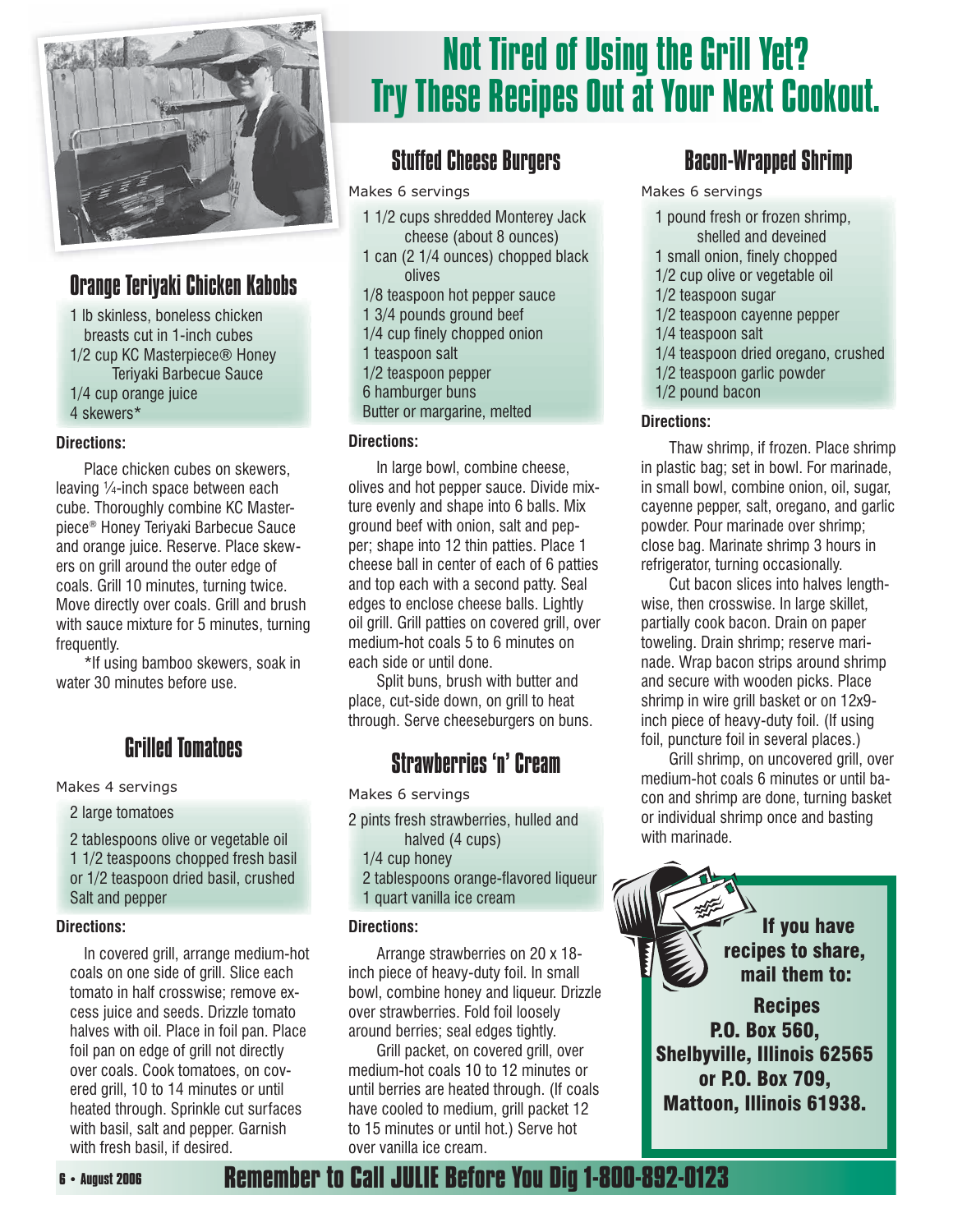# Three Area Youth Receive \$1,000 Scholarships From Shelby Electric

Three area youths were each awarded \$1,000 scholar-<br>ships, and recognized during the Shelby Electric Cooperative annual meeting of members on June 16, 2006.

 "We are pleased to be able to provide these outstanding students with these scholarships as a way to give back to the communities we serve," noted Cooperative Board Chairman, Darrell Shumard. A total of 36 students applied for the scholarship opportunity.

 Chris Spears, who coordinates this program for the cooperative, will begin notifying schools within the cooperative's service territory in January about the 2007 scholarships.



**Joseph D. Raab** of<br>Taylorville, Illinois, accepts his scholarship from Chairman Shumard. Raab graduated from Taylorville High School and plans on attending the University of Illinois. Raab will be majoring in biology in the pre-med program. He is the son of Daniel J. Raab.



Shelbyville, Illinois, ac-<br>
Shelbyville, Illinois, accepts her scholarship from Chairman Shumard. Hoene graduated from Shelbyville High School and plans to attend the veterinary school at the University of Illinois. She is the daughter of Ken and Dawn Hoene.



**B** enea K. Harbert of<br>**Pana, Illinois, accepts her** scholarship from Chairman Shumard. Harbert graduated from Pana High School and plans on attending Southern Illinois University. She plans on majoring in radiological science. She is the daughter of James and Amy Harbert.

## Automatic Standby Generators Now Available From Shelby Energy



Are you prepared to handle a power outage? Most people are not. Don't take your power for granted; be prepared with a GUARDIAN automatic standby generator now available from Shelby Energy. Whether you're at home or away your standby generator will be ready to assume control of your electrical needs when a power outage occurs. Within seconds back-up electricity is provided to your home, restoring essential items such as lights, refrigeration, heating and cooling, sump pumps and computers.

 Shelby Energy will carry 7 KW up to 16 KW whole-house generators. Stop by Shelby Energy or call them today, 774-2311 to find out more about these generators and which one is right for you.

 See a related story about the Electric Cooperatives new Residential Interruptible Rate in this issue of the Shelby News on page 2.

Stop by Shelby Energy and check out their Phoenix gas grills. *The last grill you'll ever own.*

**August 2006 • 7 Download "Co-op Cast" Desktop Weather Application @ www.shelbyelectric.coop**